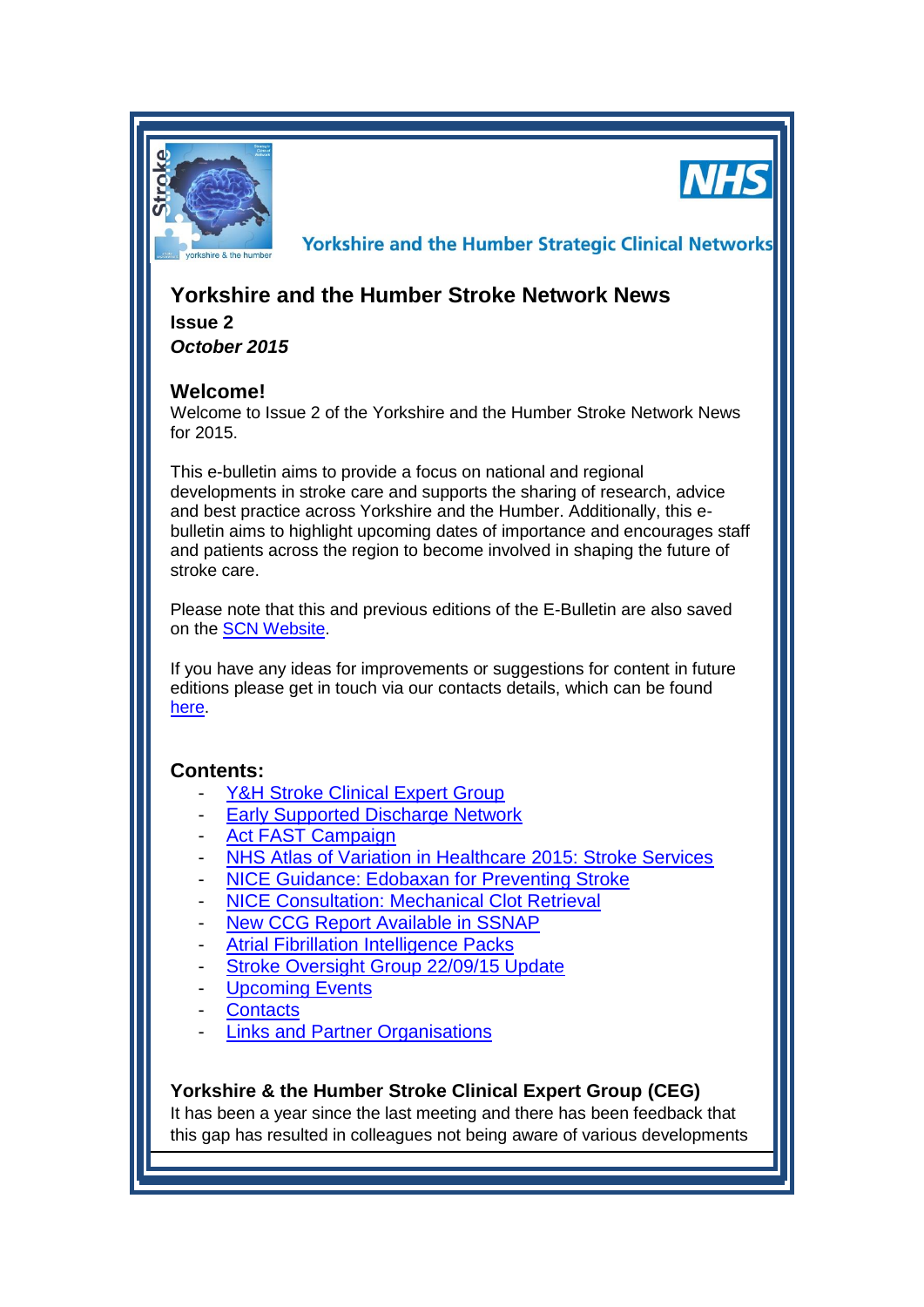across the region. The Y&H Stroke CEG has therefore been relaunched – as a Webinar! This enables participants to dial in via computer & phone rather than travelling.

The meeting is aimed at the Clinical Leads for Stroke Services across Yorkshire and the Humber, but the slides will be available on the SCN Website for all to access.

<span id="page-1-2"></span>The first meeting was held on Wednesday  $7<sup>th</sup>$  October, 5-6pm and the slides are available [here.](http://www.yhscn.nhs.uk/cardiovascular/Stroke/Stroke-Meetings.php) The next meeting will be on Wednesday 13<sup>th</sup> January 5pm.

#### <span id="page-1-0"></span>**Early Supported Discharge Network**

The SCN is pleased to inform you that work on ESD and community rehabilitation will recommence. Ginny Fieldsend will be picking up from the work started by Andrew Clarke. Apologies for the pause.

A meeting will be held on Thursday  $17<sup>th</sup>$  December (1330-1630) in Wakefield. If you have an interest in this area, please get in touch with [Ginny](mailto:ginny.fieldsend@nhs.net) to ensure that she can include you in the developments.

### <span id="page-1-1"></span>**Act FAST adverts return to air to highlight symptoms of stroke**

Public Health England has announced that the national [Act FAST campaign](https://www.gov.uk/government/news/act-fast-adverts-return-to-air-to-highlight-symptoms-of-stroke) will again be broadcast on national television and radio channels. The campaign aims to make describe what happens when someone is having a stroke and encourages people to call 999 as soon as they notice any of the symptoms in others or experience symptoms themselves.

A separate strand of activity including TV, radio and press advertising will specifically target South Asian, Black Caribbean and Black African BME audiences. The campaign will coincide with World Stroke Day on 29 October.

### **NHS Atlas of Variation in Healthcare 2015: Stroke Services**

A joint publication on collaborative work between NHS England, Public Health England and NHS Right Care regarding variation in services has recently been published. [The NHS Atlas of Variation in Healthcare: Reducing](http://www.rightcare.nhs.uk/index.php/atlas/nhs-atlas-of-variation-in-healthcare-2015)  [Unwarranted Variation to Increase Value and Improve Quality](http://www.rightcare.nhs.uk/index.php/atlas/nhs-atlas-of-variation-in-healthcare-2015) contains information on variation in the quality, cost, activity and health outcome of healthcare, including information on stroke services.

#### <span id="page-1-3"></span>**NICE Guidance: Edoxaban for Preventing Stroke**

NICE has recently published technology appraisal guidance (TA355) recommending the use of Edoxaban for preventing stroke and systemic embolism in people with non-valvular atrial fibrillation.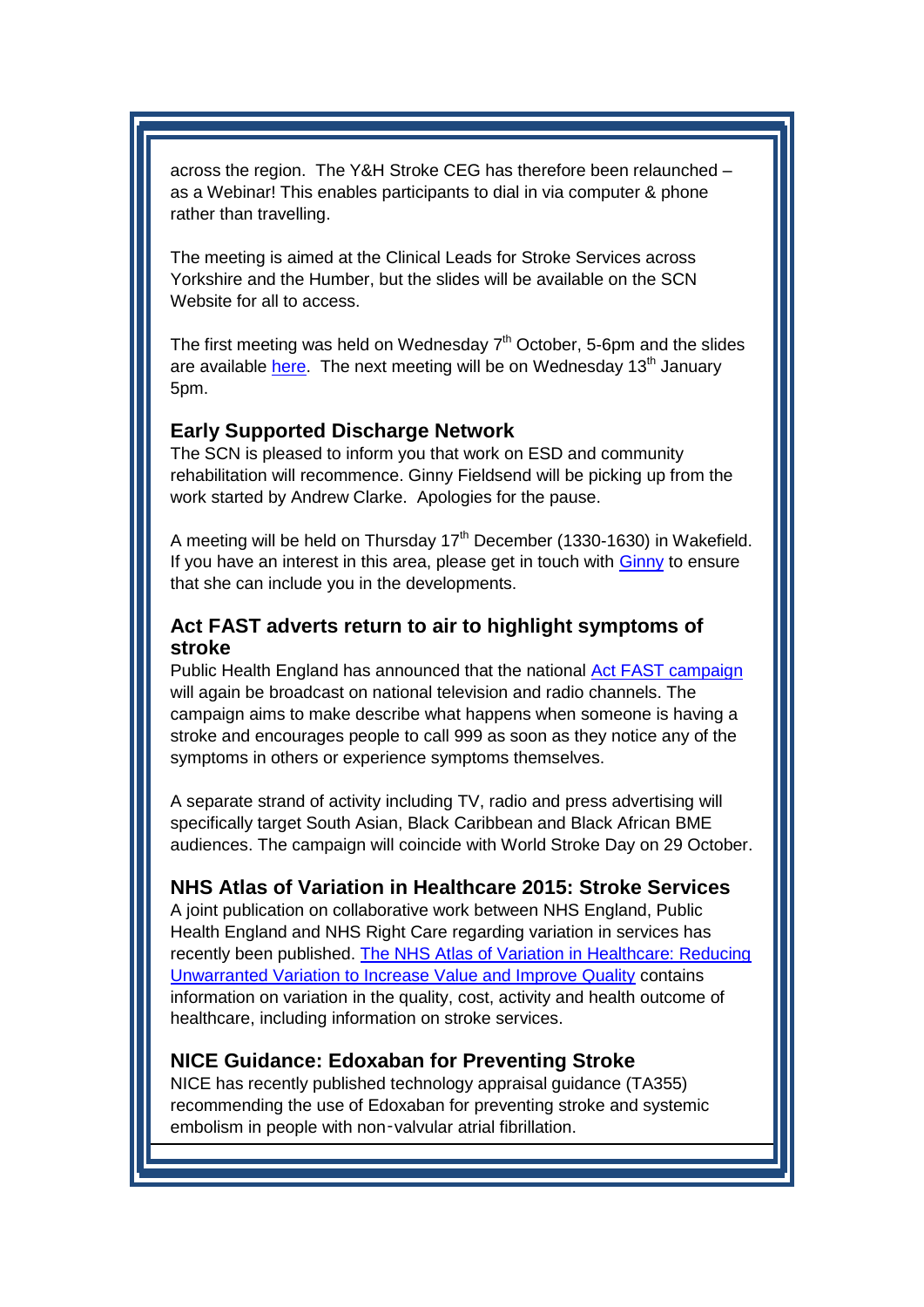To read the guidance in full please click [here.](http://www.nice.org.uk/guidance/ta355)

### <span id="page-2-0"></span>**NICE Consultation: Mechanical Clot Retrieval**

The Interventional Procedures Advisory Committee has considered mechanical clot retrieval for treating acute ischaemic stroke and NICE has now issued a consultation document about its safety and efficacy. This has been issued for four weeks' public consultation (until 5 pm, Friday 20th November 2015). To read the documentation and comment please click [here.](http://www.nice.org.uk/guidance/indevelopment/gid-ip2807/consultation/html-content)

#### <span id="page-2-1"></span>**New CCG Report Available in SSNAP**

Following the release of the latest SSNAP data (April - June 2015) please note a new national CCG report has been launched. The report can be accessed via the [SSNAP web portal](https://www.strokeaudit.org/) in Results > Clinical Audit >National > Annual Apr-2014 - Mar 2015 and contains information on the CCG Outcomes Indicator set.

### <span id="page-2-2"></span>**Atrial Fibrillation Intelligence Packs**

The National Cardiovascular Intelligence Network alongside The Stroke Association, the Royal College of GPs and the SSNAP Programme has produced intelligence packs around Atrial Fibrillation (AF) and how improvements can be made. The packs outline the current state of and provide advice on how to improve detection and treatment. For more information and to view the packs please click [here.](https://www.stroke.org.uk/professionals/af-how-can-we-do-better)

#### <span id="page-2-3"></span>**Stroke Oversight Group 22/09/15 Update**

The latest Stroke Oversight Group was held on 22 September 2015. The meeting was well attended from across the North region of England and covered the following key topics:

- National and Regional Updates
- Nurse and AHP Consultant Role
- Learning from work undertaken in Atrial Fibrillation
- Specialist Emergency Care in Northumbria
- Early Supported discharge
- Stroke Association IT update
- Intra Arterial Thrombectomy

All notes and slides from the meeting are available [here.](http://www.yhscn.nhs.uk/cardiovascular/Stroke/Stroke-Meetings.php)

### <span id="page-2-4"></span>**Upcoming Events**

 Friday 6th November 2015, 13:30-18:00, **Advanced Diagnostic Imaging for Stroke Therapies**, Hilton Double Tree Hotel, Leeds.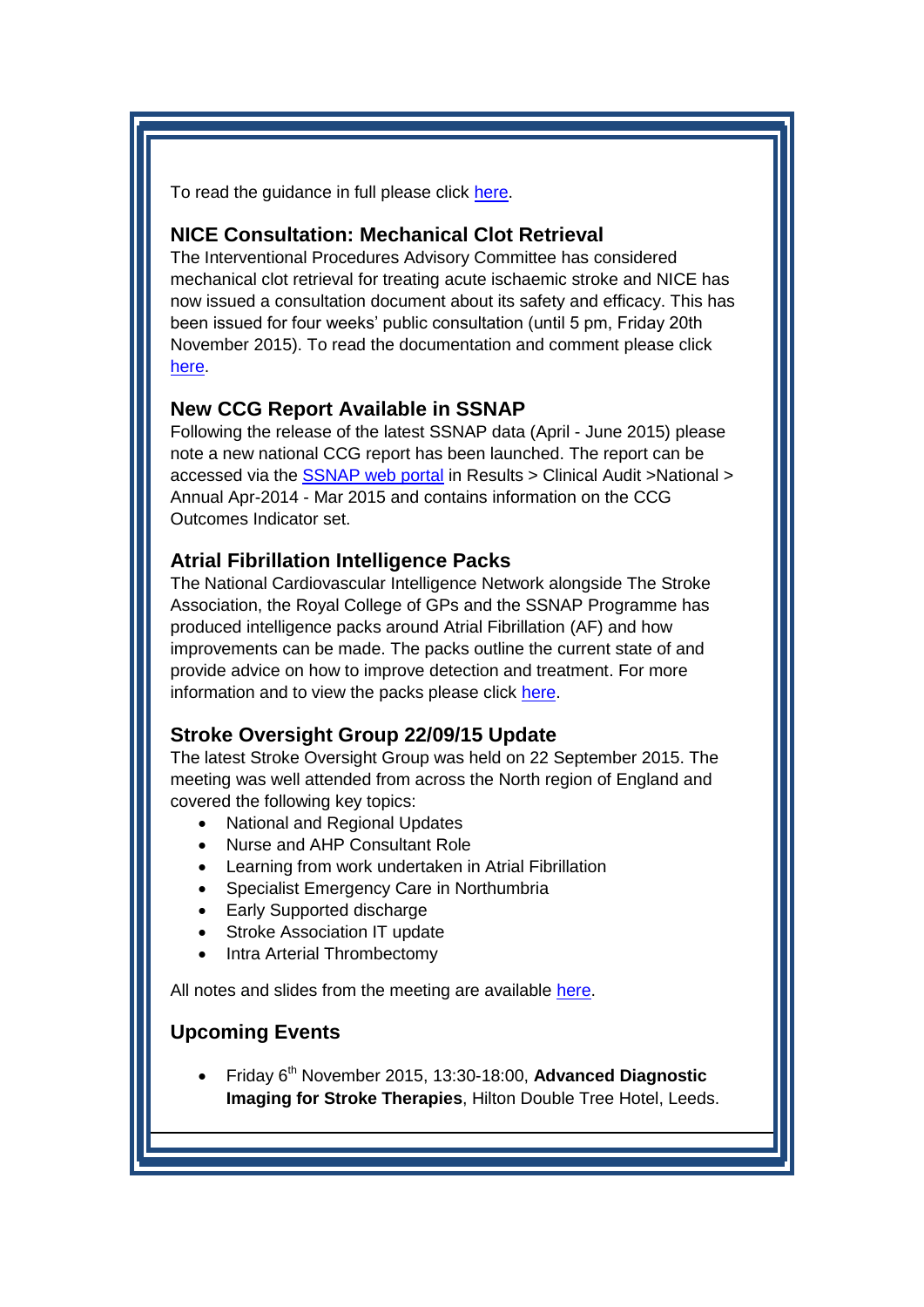The event is **FREE** to attend and aims to provide education and training for stroke physicians in stroke imaging.

To view the programme for the day click [here.](http://www.yhscn.nhs.uk/media/PDFs/cvd/Stroke/Events/2015_11_06_Advanced_diagnostic_imaging_for_stroke_course.pdf) To register for a place please email [Claire Kipling.](mailto:claire.kipling@medtronic.com) Note that this date is rearranged from 25<sup>th</sup> September (updated programme awaited).

 Monday 23rd November 2015, 0930-1530, **Carotid Stenting: Accessibility Depends on Postcode**, Medical Education Centre, Northern General Hospital, Sheffield.

The intention of this meeting is to review and demonstrate the modern practice of carotid stenting, and to explore the role that it may play within the wider stroke network. The event is free and is aimed at Stroke Leads.

To view the programme for the day click [here.](http://www.yhscn.nhs.uk/media/PDFs/cvd/Stroke/Events/2015_11_23_sth_cas_and_stroke_meeting.pdf) To book a place or for more information please contact [Sharron Tansey.](mailto:Tanseys@bsci.com)

#### <span id="page-3-0"></span>**Contacts**

If you would like to discuss any of the items included in this e-bulletin or would like further information about the Stroke Network please contact:

Rebecca Campbell, Quality Improvement Manager: [rebecca.campbell6@nhs.net,](mailto:rebecca.campbell6@nhs.net)0113 8253448 / 07825256356

Ginny Fieldsend, Quality Improvement Lead: [Ginny.fieldsend@nhs.net,](mailto:Ginny.fieldsend@nhs.net) 0113 8248012 / 07747 456583

Dr John Bamford, Yorkshire and the Humber SCN Clinical Lead for Stroke: [john.bamford@nhs.net](mailto:john.bamford@nhs.net)

#### <span id="page-3-1"></span>**Links and Partner Organisations**

- AF Association. Click [here](http://www.atrialfibrillation.org.uk/) for the website.
- Arrhythmia Alliance. Click [here](http://www.heartrhythmcharity.org.uk/www/76/0/Atrial_fibrillation/) for the website.
- Stroke Association. Click [here](https://www.stroke.org.uk/) for the website.
- NHS Improving Quality. Click [here f](http://www.nhsiq.nhs.uk/)or the website.
- Yorkshire and the Humber Strategic Clinical Networks. Click [here](http://www.yhscn.nhs.uk/index.php) for the website.
- Yorkshire and the Humber Clinical Senate. Click [here](http://www.yhsenate.nhs.uk/index.php) for the website.
- Yorkshire and Humber Academic Health Science Network. Click [here](http://www.yhahsn.org.uk/) for the website.

**Request for Links:** If you would like to feature a web link in this bulletin, or provide information as a Partner Organisation, please email details to

[ginny.fieldsend@nhs.net](mailto:ginny.fieldsend@nhs.net) with the words "Links and Partner Organisations" in the subject line.